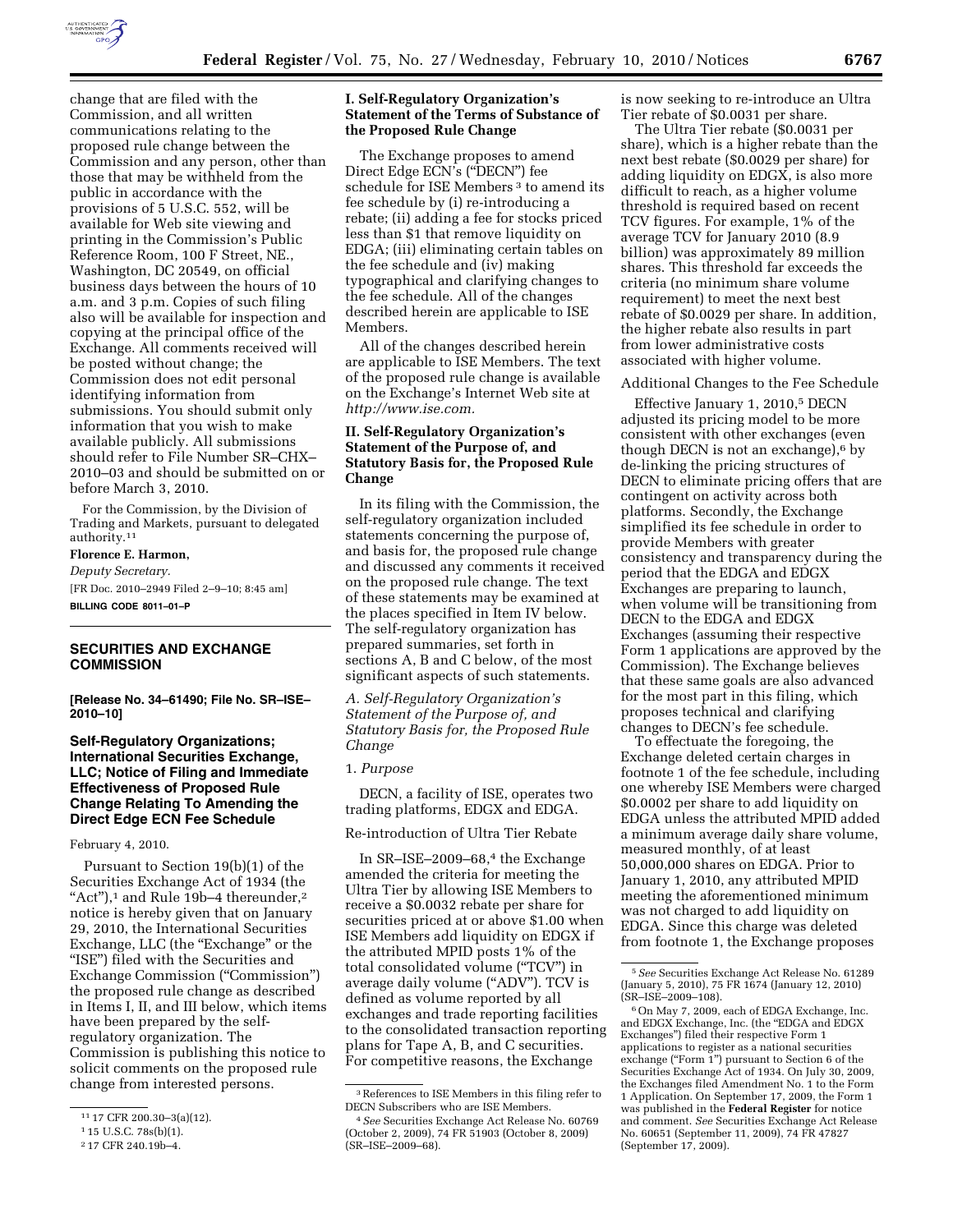to delete the corresponding footnote 1 from flags B, V, Y, 3, and 4 from the EDGA column as this footnote no longer applies.

In order to further simplify its fee schedule for Members, the Exchange proposes to delete the table on the fee schedule entitled ''Fees per Share for Special Order Types'' as the Exchange believes that the information on this schedule is repetitive of the information in the "liquidity flags and associated fees'' table below it. As a result of this proposed deletion, the Exchange proposes to relocate footnote numbers 4 and 5. Footnote 4 is proposed to be relocated to "Flag E" and added to "Flag 5'' to clarify it. Footnote 5 is proposed to be relocated to "Flag O." These are the corresponding areas where these references belong.

The Exchange proposes to re-word the first sentence in footnote 1 to clarify that adding can include placing hidden orders.

In addition, the Exchange proposes to add a fee to its schedule to provide that stocks priced less than \$1 will be charged 0.20% of the dollar value if they do not meet the minimum average daily share volume of 50,000 shares on EDGA to qualify for the removal rate. A conforming footnote 1 is proposed to be added in the first table on the fee schedule (next to the word "Free") for removing liquidity in stocks less than \$1.00 on EDGA.

In SR–ISE–2009–108,7 for securities priced less than \$1, the Exchange changed the fee for adding liquidity on EDGX from free to a rebate of 0.15% of the dollar value of the transaction. The Exchange proposes to correct a typographical error on its current schedule by adding parenthesis around the "0.15% of dollar value" to clarify that this is a rebate, and *not* a charge, for adding liquidity on EDGX in securities priced less than \$1.

For Flag P, the Exchange proposes to correct a typographical error on the schedule by inverting the columns that are currently displayed. For EDGX, flag P should read "N/A" and for EDGA it should read a rebate of \$0.0025 per share (*i.e.,* (0.0025)).

The Exchange proposes to clarify Footnote 3. The second sentence of this footnote states that the ''rebate for adding liquidity on the NYSE of \$0.0010 per share.'' This information is already conveyed in Flag F and is proposed to be deleted in order to simplify and clarify the fee schedule. The first sentence of footnote 3 is also proposed to be deleted as it is repetitive of the

amended third sentence in footnote 3 (''stocks prices below \$1.00 on the NYSE are charged \$0.0018 per share when removing liquidity.'') As a result, on Flag J, footnote 3 is proposed to be deleted as the reference no longer applies. However, footnote 3 is proposed to be relocated to Flag D in order to further clarify it.

The changes discussed in this filing will become operative on February 1, 2010.

## 2. Statutory Basis

The Exchange believes that the proposed rule change is consistent with the objectives of Section 6 of the Act,<sup>8</sup> in general, and furthers the objectives of Section  $6(b)(4)$ ,<sup>9</sup> in particular, as it is designed to provide for the equitable allocation of reasonable dues, fees and other charges among its members and other persons using its facilities. In particular, simplifying the rate structure for Members provides pricing incentives to market participants that route orders to DECN, allowing DECN to remain competitive. ISE notes that DECN operates in a highly competitive market in which market participants can readily direct order flow to competing venues if they deem fee levels at a particular venue to be excessive. The proposed rule change reflects a competitive pricing structure designed to incent market participants to direct their order flow to DECN. The proposed re-introduction of an Ultra Tier rebate also provides an incentive to Members who add significant order flow to EDGX. Finally, the Exchange believes that the proposed rates are equitable in that they apply uniformly to all Members and provide higher rebates for higher volume thresholds, resulting from lower administrative costs. ISE believes the fees and credits remain competitive with those charged by other venues and therefore continue to be reasonable and equitably allocated to those members that opt to direct orders to DECN rather than competing venues. The ISE also believes that the proposed rates are equitable in that they apply uniformly to all Members. Finally, to adjust DECN's pricing model to be more consistent with other exchanges (even though DECN is not an exchange), the Exchange desires to simplify part of its fee schedule in order to provide Members with greater consistency and transparency during the period that the EDGA and EDGX Exchanges are preparing to launch, when volume will be transitioning from DECN to EDGA/ EDGX Exchanges (assuming their

respective Form 1 applications are approved by the Commission).

# *B. Self-Regulatory Organization's Statement on Burden on Competition*

The proposed rule change does not impose any burden on competition that is not necessary or appropriate in furtherance of the purposes of the Act.

# *C. Self-Regulatory Organization's Statement on Comments on the Proposed Rule Change Received From Members, Participants or Others*

The Exchange has not solicited, and does not intend to solicit, comments on this proposed rule change. The Exchange has not received any unsolicited written comments from members or other interested parties.

# **III. Date of Effectiveness of the Proposed Rule Change and Timing for Commission Action**

The foregoing rule change has become effective pursuant to Section 19(b)(3) of the Act  $10$  and Rule 19b-4(f)(2)  $11$ thereunder. At any time within 60 days of the filing of such proposed rule change, the Commission may summarily abrogate such rule change if it appears to the Commission that such action is necessary or appropriate in the public interest, for the protection of investors, or otherwise in furtherance of the purposes of the Act.

## **IV. Solicitation of Comments**

Interested persons are invited to submit written data, views, and arguments concerning the foregoing, including whether the proposed rule change is consistent with the Act. Comments may be submitted by any of the following methods:

#### *Electronic Comments*

• Use the Commission's Internet comment form (*http://www.sec.gov/ rules/sro.shtml*); or

• Send an e-mail to *rulecomments@sec.gov.* Please include File Number SR–ISE–2010–10 on the subject line.

#### *Paper Comments*

• Send paper comments in triplicate to Elizabeth M. Murphy, Secretary, Securities and Exchange Commission, 100 F Street, NE., Washington, DC 20549–1090.

All submissions should refer to File Number SR–ISE–2010–10. This file number should be included on the subject line if e-mail is used. To help the Commission process and review your

<sup>7</sup>*See* Securities Exchange Act Release No. 61289 (January 5, 2010), 75 FR 1674 (January 12, 2010).

<sup>8</sup> 15 U.S.C. 78f.

<sup>9</sup> 15 U.S.C. 78f(b)(4).

<sup>10</sup> 15 U.S.C. 78s(b)(3)(A).

<sup>11</sup> 17 CFR 19b–4(f)(2).